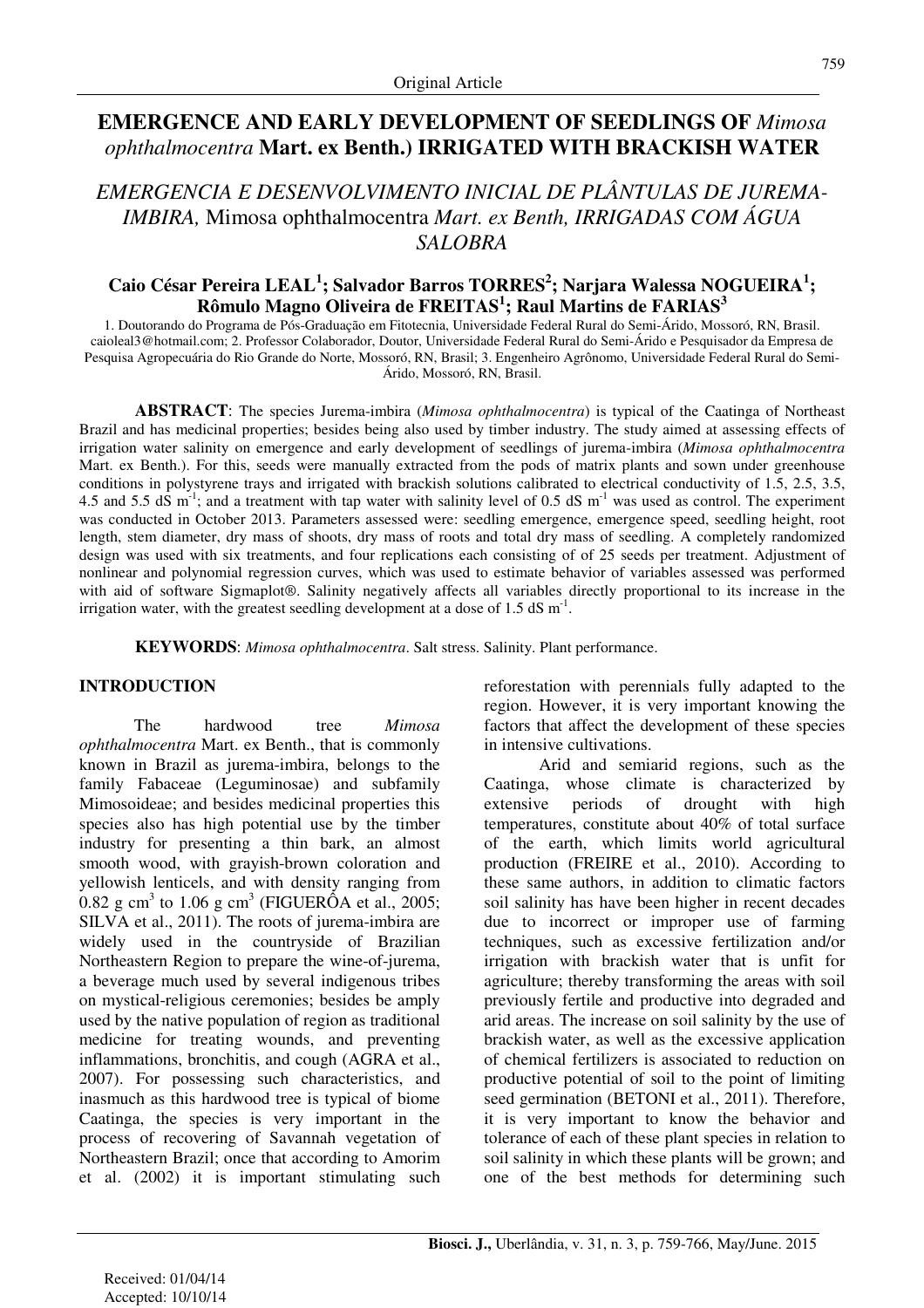Emergence and early development... LEAL, C. C. P. et al.

tolerance is to study germination of the seeds of these species in substrates with different salt concentrations and compare them with germination obtained in substrates with normal salinity (OLIVEIRA et al., 2007). When seeds are germinated on a substrate with high sodium chloride concentration initially it is observed a decrease in water absorption, followed by reduction on percentage and germination speed, and finally the toxic effect of salinity of substrate on development of embryo may be observed (SIVRITEPE et al., 2003).

Salinity tolerance is generally regarded as the biomass percentage produced by plants grown under high salinity conditions compared to biomass percentage produced by plants grown under normal salinity conditions over a given time period. However, such tolerance may also be assessed in terms of survival of plants grown under salt stress, which is quite suitable to perennial species, but for annual species, especially for extensive or horticultural crops, the rate of biomass production is much more useful; once it allows correlating productivity of crops with soil salinity levels (MUNNS, 2002).

Given the importance of salinity effect on cultivated plants, several studies are currently being conducted on this topic. As examples it can be cited the studies with: *Myracroduon urundeuva* Fr. All. (OLIVEIRA et al., 2007); with *Gliricidia sepium* (Jacq.) Steud. (FARIAS et al., 2009); with *Zizyphus joazeiro* Mart. (LIMA and TORRES, 2009); with *Mimosa tenuiflora* (Willd.) Poiret. (BAKKE, 2006); with *Mimosa caesalpinaefolia* Benth. (BARRETO, 2010) and (RIBEIRO et al., 2008; with *Leucaena leucocephala* (Lam.) R. de Wit (FREIRE et al., 2010); with *Jatropha curcas* L. (OLIVEIRA et al., 2010); with *Guazuma ulmifolia* Lam. (BETONI et al., 2011); with *Delonix regia* (Bojer ex Hook.) Raf. (NOGUEIRA et al., (2012); and with *Albizia lebbeck* (L.) Benth. (LIMA et al., 2015).

Based on the foregoing, this study aimed at assessing the irrigation effect with brackish water on emergence and on early seedlings development of jurema-imbira.

# **MATERIAL AND METHODS**

The experiment has been carried out under greenhouse environmental conditions, in the Department of Plant Sciences, of Universidade Federal Rural do Semi-Árido (UFERSA – from its Portuguese acronym to Rural Federal University of Semi-Arid), Central Campus, municipality of Mossoró, state of Rio Grande do Norte , Brazil (5º11' South; 37°20' West; 16 m altitude), In the Month of October 2013.

Seeds used in the experiment were originated from pods collected from matrix plants of jurema-imbira available in the municipality of Mossoró. Seeds were extracted and cleaned by hand, placed to dry under a shaded environment, and homogenized soon after drying process. As seeds of this species present tegumental dormancy, and following recommendations of Fowler and Bianchetti (2000), at the opposite the micropyle, a cut with scissors was made in testa of each seed.

The experiment has been conducted on a completely randomized experimental design, with six treatments (five different salt concentration levels + control) and four replications of 25 seed each, to each treatment. Treatments consisted of five different salt concentrations, calibrated to electrical conductivity of 1.5, 2.5, 3.5, 4.5 and 5.5 dS  $m^{-1}$ ; and control treatment consisted of tap water containing a considered normal salt concentration  $(0.5 \text{ dS m}^{-1})$ . For obtaining desired saline concentrations different amounts of NaCl (regular iodized salt) were added to same type of tap water used in the control treatment. Seeding has been performed in polystyrene trays, each containing 128 individual cells, which were filled with  $40 \text{ cm}^3$  of a substrate composed of coconut fiber and then received only one seed of jurema-imbira in each of one them. Irrigation was performed once a day with a mean volume of 250 ml per replicate by applying each of the previously prepared saline solutions for every treatment.

Percentage of seedling emergence, which was obtained through daily assessments and held until the fifteenth day was computed, based on results obtained in these assessments; and only those seedlings with cotyledons exposed above soil surface were considered emerged. The other parameters assessed were obtained as follow: 1 emergence speed was determined by equation proposed by Edmond and Drapala (1958); 2 seedling height and root length were measured from soil line until apex of apical meristem, and from soil line until root tip; 3 - stem diameter was obtained by measuring the base of each hypocotyl circumference with aid of a digital caliper; and 4 total dry mass of seedlings was obtained by summing the dry mass obtained for 10 seedlings per plot, which after drying in a forced air circulating drying oven, at 65 °C, until reaching constant weight, were weighed on an analytical balance with 0.0001 g precision divided by number of seedlings assessed.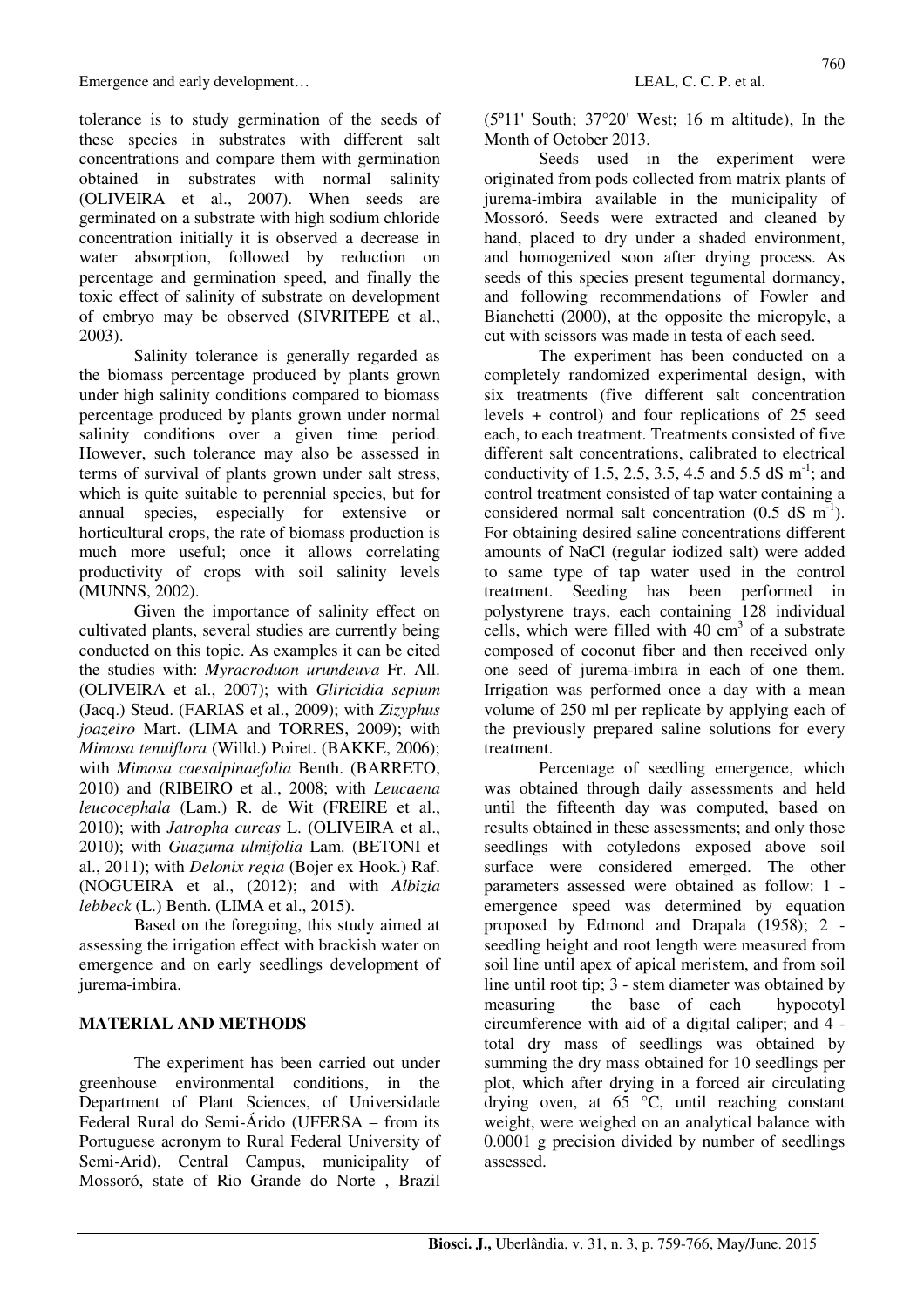Emergence and early development… LEAL, C. C. P. et al.

Results obtained were firstly subjected to exploratory analysis for assessing assumptions of normality of residues, homogeneity variance of treatments, and additivity of the model, to allow applying the ANOVA. Means were compared by Tukey test ( $p \le 0.05$ ) using the software SISVAR 5.3 (FERREIRA, 2011). To adjust nonlinear regression and polynomial curves, used to estimate behavior of parameters assessed in function of salt concentration in irrigation water, it was used the software Sigmaplot<sup>®</sup>.

#### **RESULTS AND DISCUSSION**

According to results obtained in the experiment it was verified that there was statistically significant difference only among values found for percentage and speed of emergence, root length, and dry mass of shoots and roots and total dry mass. However, for values found for shoot length and stem seedling diameter at soil line, differences were not statistically significant (Figure 1).



**Figure 1**: Polynomial nonlinear regression curves computed to: percent emergence (A); emergence speed (B), length of roots (C), dry mass of shoots (D), dry mass of roots (E), and total dry mass (F) of seedlings of jurema-imbira (*Mimosa ophthalmocentra* Mart. ex Benth.) irrigated with brackish solutions, with salt concentrations ranging from 0.5 dS  $m^{-1}$  to 5.5 dS  $m^{-1}$ .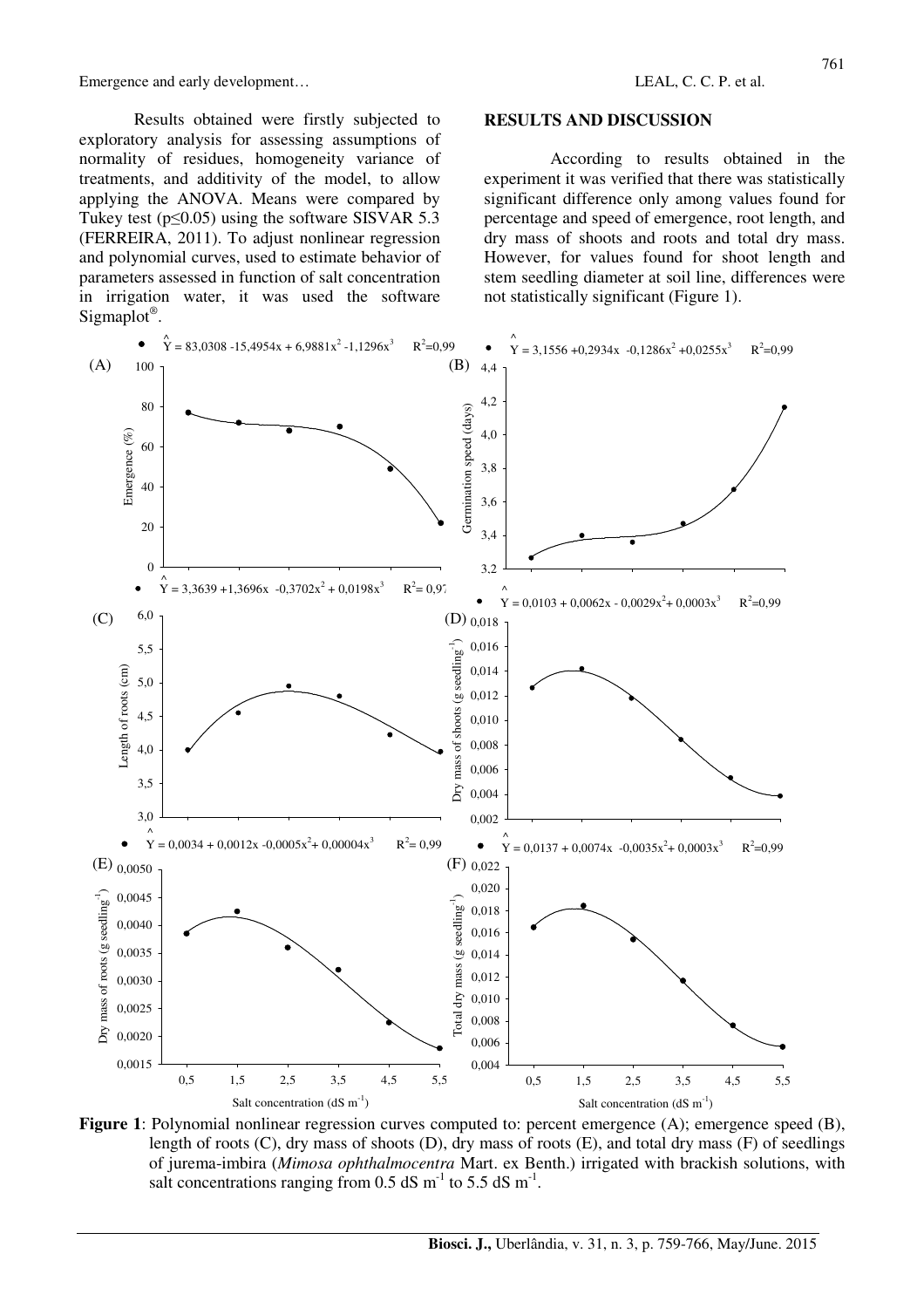Emergence and early development…  $LEAL$ , C. C. P. et al.

The highest percent emergence was observed in treatment where seedlings were irrigated with brackish water solution with NaCl in electrical conductivity of  $0.5$  dS m<sup>-1</sup>. However, there was a small decrease on emergence percentage when seedlings were irrigated with brackish water solution with electrical conductivity of NaCl higher than  $1.5$  dS m<sup>-1</sup>. Percent emergence has remained stable until the electrical conductivity of 3.5 dS  $m^{-1}$ ; however, there was a very sharp decrease with the application of brackish water solution at NaCl in electrical conductivity of  $5.5$  dS m<sup>-1</sup> that was treatment presenting the smallest values for this variable (Figure 1A).

Stability of values obtained for emergence percentage, until NaCl concentration of  $3.5 \text{ dS m}^{-1}$ in the brackish solution suggests this species presents a moderate tolerance to salinity. Similar results were found by Nogueira et al. (2012), with flamboyant seedlings in solutions of NaCl concentrations of 0.5, 1.5, 3.0, 4.5 and 6.0 dS  $m^{-1}$ found that this species is tolerant to salinity of irrigation water until the concentration of 4.5  $dS$  m<sup>-1</sup> NaCl. These authors have also observed that statistical difference among values obtained for different treatments studied was significant only at maximum salt concentration of  $6.0$  dS m<sup>-1</sup>. Likewise Freitas et al. (2010), with seedlings of Brazilian ironwood (*Caesalpinia ferrea* Mart.) have observed reduction on percent emergence, which was proportional to increasing salinity levels in irrigation water, with greater evidence of such reduction in the NaCl concentration of  $3.0$  dS m<sup>-1</sup>; thereby demonstrating that such species also presents moderate tolerance to salinity, being considered a glicophyte (MAYER; POLJAKOFF-MAYBER, 1989).

However, Guedes et al. (2011) with seeds of floss-silk tree (*Ceiba speciosa* (A. St.-Hil.) Ravenna), irrigated with brackish water solutions at different NaCl concentrations [0 (control), 1.5, 3.0, 4.5 and 6.0  $dS$  m<sup>-1</sup>] and germinated under different fixed temperatures (25  $\degree$ C, 30  $\degree$ C and 35  $\degree$ C) and alternating temperatures (between 20 °C and 30 °C) have observed that in all temperatures studied, germination was reduced when NaCl concentration in the irrigation water was increased. These same authors have also observed that the highest germination percentage (86%, 68% and 75%, respectively) were achieved for seeds germinated under fixed temperatures in the zero salinity level, and that from this salinity level germination was negatively affected; reaching values of 38% and 14% germination under the fixed temperatures of 25 and 30 °C, respectively, and 35% germination when seeds were germinated under alternating temperatures at salt concentration level of 6.0 dS m 1 .

Such difference on percent germination obtained when seeds were germinated under higher levels of irrigation water salinity could have been due to the fact that by absorbing brackish water the seeds have also absorbed excess of sodium chloride, which once dissolved in the brackish solution has caused toxicity, as well as physiological disturbances in the seeds; thereby causing a decrease of their germinative potential (FERREIRA, 1997). However, it should be emphasized that despite reduction in the values obtained for emergence percentage of jurema-imbira seedlings, it is possible stating this species is able to grow on more saline soils; and thereby be sorted as moderately tolerant to salinity.

The Polynomial nonlinear regression curves for the parameter velocity emergency had a similar behavior to the regression curve for the parameter percentage of emergency (Figure 1B).

The polynomial nonlinear regression curve for emergence speed has had a similar behavior to the regression curve for percentage emergence (Figure 1B). As shown on this figure the smallest values for these two parameters were found in the treatment where the brackish water solution was applied at concentration of  $0.5$  dS  $m^{-1}$  NaCl. However, for the values above 1.5  $dS$  m<sup>-1</sup> there was a small decrease in values obtained for these parameters, which have remained stable until salt concentration of  $3.5$  dS m<sup>-1</sup>. Nevertheless, there was a drastic decrease in these values from the concentration of 5.5 dS m-1 NaCl in the brackish water solution (Figure1B).

As examples may be cited the studies of Souza Filho (2000), which were conducted with Leucaena seeds; those of Ribeiro et al. (2008) with seeds of *Mimosa caesalpinaefolia* Benth; and those of Freitas et al. (2010), carried out with seeds of *Caesalpinia ferrea* Mart.w, here the gradual increase on salt concentration in irrigation solution has caused reduction on seed germination speed. Such reduction may be attributed to increases on levels of sodium chloride concentration in soil caused by increased amount of salts dissolved in irrigation water; thereby inducing a reduction on osmotic potential of the seeds, and consequently a decrease on water absorption; thus impairing their physiological processes and reducing emergence speed of seedlings (KASHEM et al., 2000).

The highest value obtained for length of roots was found in treatment where plants were irrigated with brackish water solution containing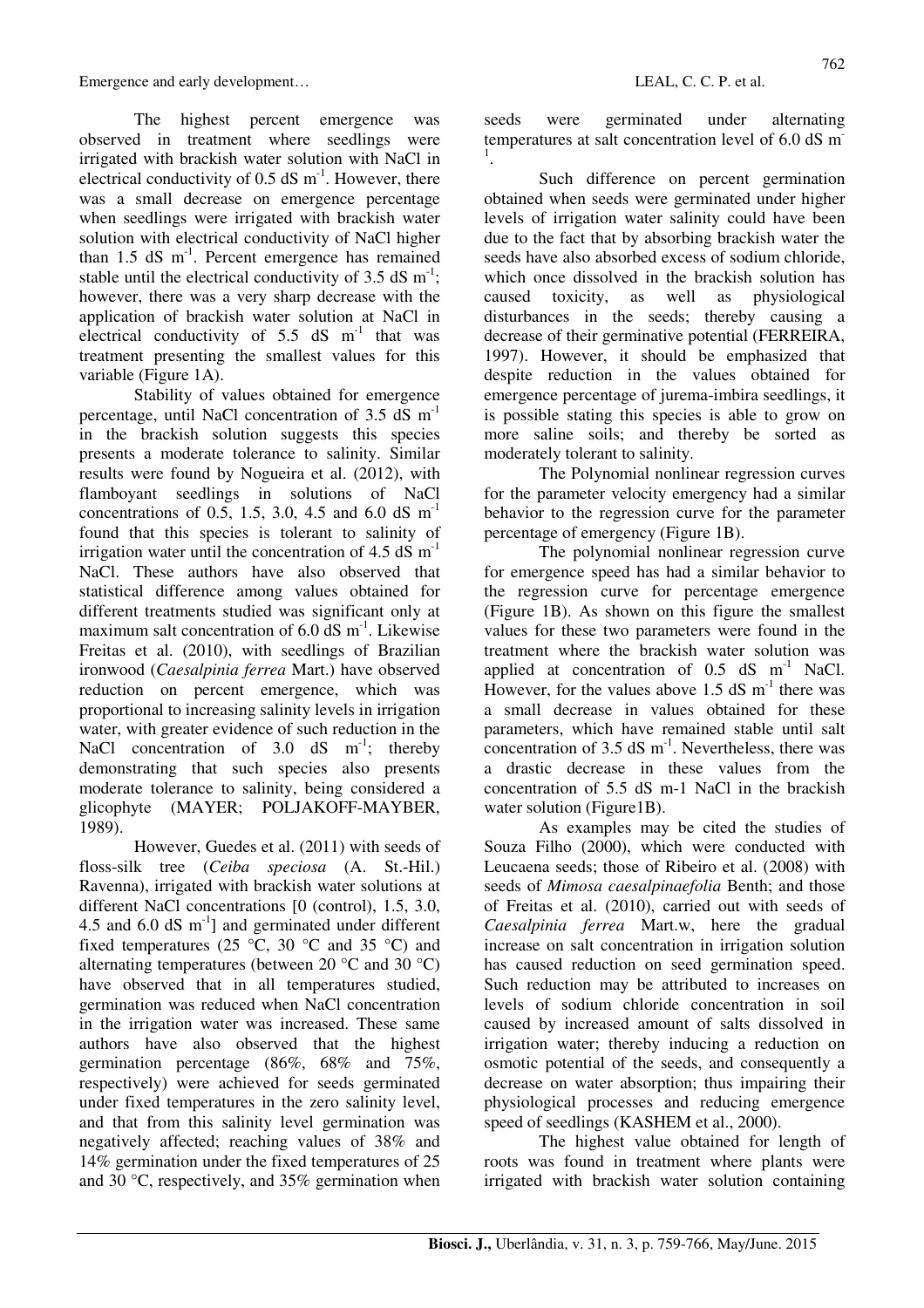NaCl at concentration of 2.5 dS  $m^{-1}$  (Figure 1C); thereby demonstrating that such species is able to develop a normal root system and deepen its main root even in more saline soils, which is primordial for development of jurema-imbira seedlings on soils with higher salinity than normal  $(0.5 \text{ dS m}^{-1})$ .

However, for dry matter parameter (aerial part, roots, and total dry mass) the highest values were obtained in treatment where the brackish water solution was used at NaCl concentration of 1.5 dS m<sup>-1</sup>. Nevertheless, in treatment where NaCl concentration in the irrigation water was higher than such value, there have been a decrease on dry mass accumulation in shoots and roots of seedlings; and the lowest value for this parameter was found in treatment where NaCl concentration was maximum  $(6.0 \text{ dS m}^{-1})$  (Figures 1D, 1E, and 1F).

Likewise, Oliveira et al. (2009) who working with seedlings of Drumstick tree (*Moringa oleifera* Lam.), irrigated with brackish water at NaCl concentrations between 0 and  $5.0$  dS m<sup>-1</sup> under greenhouse environmental conditions have observed that values obtained for dry matter accumulation in these seedlings were reduced and with values statistically different when salinity level of irrigation water was gradually increased. However, Nogueira et al. (2012) in a similar study performed with brackish water with salt concentrations ranging between 0 and 6.0 dS  $m^{-1}$ , and by using flamboyant seeds have observed that there were no statistical differences among values obtained in treatments where irrigation with brackish water was applied to the seedlings with sodium chloride concentrations of 0.5, 1.5 and 3.0 dS  $\text{m}^{-1}$ . These authors have also observed that decrease on dry matter accumulation has occurred from the NaCl concentration of 4.5 dS m<sup>-1</sup>; and that the lowest value for this variable was found in treatment where salt concentration in irrigation solution was  $6.0$  dS m<sup>-1</sup>.

Similarly, Silva et al. (2005) in a study carried out with seedlings of *Cnidoscolus phyllacanthus* (Müll. Arg.) Pax & L. Hoffm. irrigated with brackish water with salt concentrations between 1.0 dS  $m^{-1}$  and 6.0 dS  $m^{-1}$ have also observed a reduction of 63.40% in shoots dry mass when these seedlings were irrigated with brackish water at salt concentration between the lowest and the highest studied level.

On studies carried out with *Moringa oleifera* Lam. tree seedlings, Miranda et al. (2007) observed that with gradual increase in salt concentration in irrigation water (from 0 to 150 mol m<sup>-1</sup>) there was a proportional decrease in the dry matter accumulation in roots of these seedlings; and that despite the salinity level for such species to be suitable, only at a maximum salt concentration in soil of until a maximum of 30 mol  $m^{-1}$ , irrigation water applied with salt concentration of 60 mol  $m^{-1}$ has not exerted toxic effects on the root system or on the normal development of seedlings, what was also found in this study by the irrigation of seedlings with brackish water with a sodium chloride concentration of 1.5 dS  $m^{-1}$ .

Plants presenting low tolerance to higher soil salinity levels, both for germination of their seeds as well as for the various stages of their development are termed glycophytes, and plants that have developed mechanisms to adapt to such soil salinity conditions are denominated halophytes (MAYER; POLJAKOFF-MAYBER, 1989). Therefore, for presenting moderate tolerance to soil salinity levels until salt concentration of  $1.5 \text{ dS m}^{-1}$ applied within this study via irrigation water, the hardwood tree jurema-imbira can be sorted as a glycophyte species.

## **CONCLUSION**

The salinity interfered negatively in all variables of proprocional way to their increase in irrigation water seedling jurema-imbira, and the further development of these obtained in NaCl electrical conductivity of 1.5 dS m-1.

**RESUMO**: A espécie Jurema-imbira é típica do bioma Caatinga e, além de possuir propriedades medicinais, também é utilizada pela indústria madeireira. O estudo teve como objetivo avaliar o efeito da salinidade da água de irrigação na emergência e desenvolvimento inicial de plântulas de jurema-imbira. Para isso, sementes foram extraídas manualmente de vagens oriundas de plantas matrizes e semeadas em bandejas de poliestireno expandido, em condições ambientais de casa de vegetação, e irrigadas com soluções salobras calibradas para condutividade elétrica de 1,5; 2,5; 3,5; 4,5 e 5,5 dS m<sup>-1</sup>. Como testemunha foi utilizada água de torneira  $(0.5 \text{ dS m}^{-1})$ . O experimento foi conduzido no mês de outubro de 2013. Os parâmetros avaliados foram: porcentagem e velocidade de emergência; altura da plântula; comprimento da raiz; diâmetro do caule; massa seca da parte aérea, massa seca da raiz e massa seca total. O delineamento estatístico inteiramente casualizado foi utilizado com seis tratamentos e quatro repetições de 25 sementes cada, para cada tratamento. O ajuste das curvas de regressões não lineares e polinomiais, usadas para estimar o comportamento das características avaliadas, foi realizado com o auxílio do software Sigmaplot® . A salinidade interferi negativamente em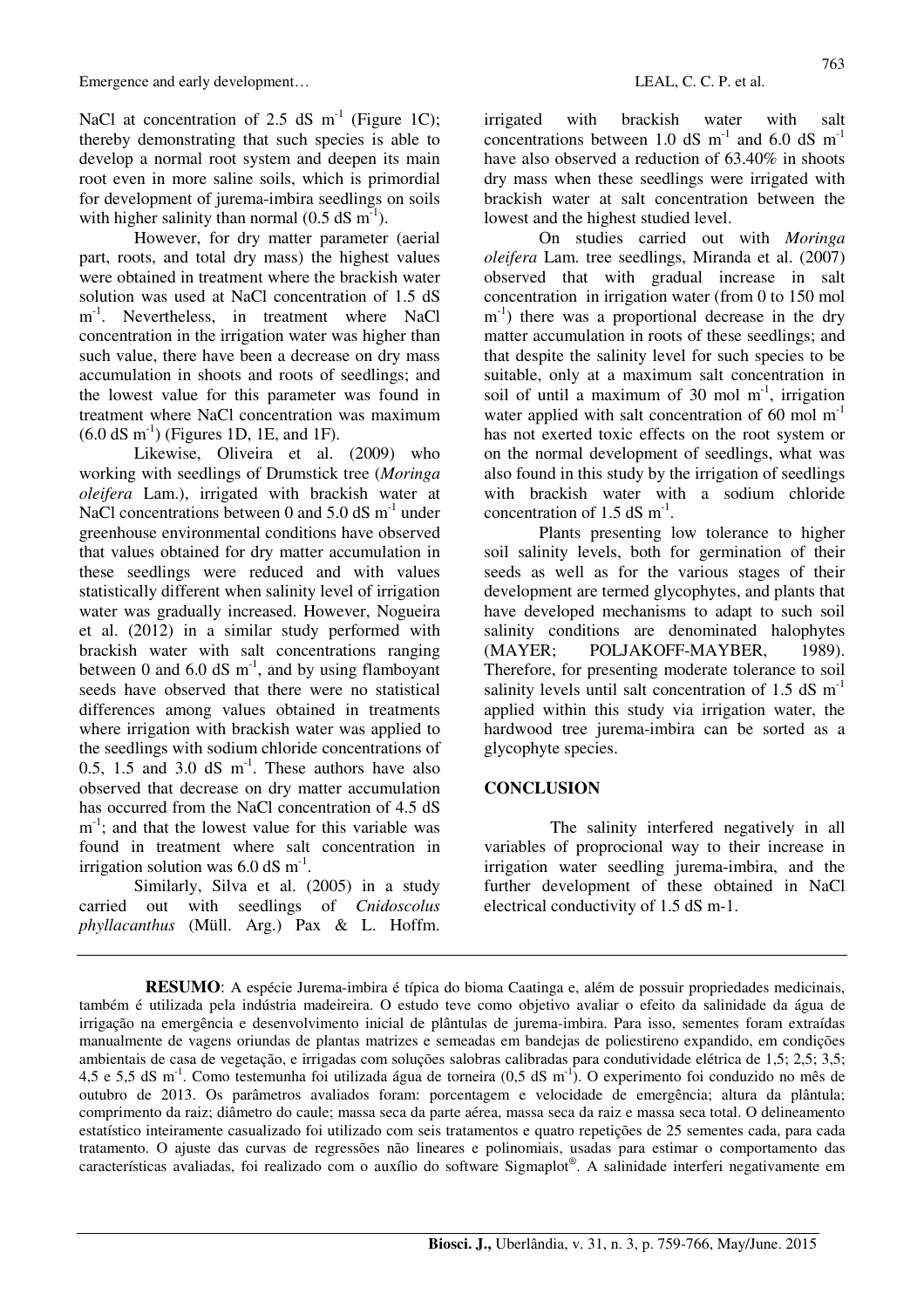Emergence and early development... LEAL, C. C. P. et al.

todas as variáveis avaliadas de forma proprocional ao seu aumento na água de irrigação das plântulas de jurema-imbira, sendo o maior desenvolvimento destas obtido na concentração de NaCl de 1,5 dS m<sup>-1</sup>.

**PALAVRAS-CHAVE**: *Mimosa ophthalmocentra*. Estresse salino. Salinidade. Desempenho de planta.

## **REFERENCES**

AGRA, M. F.; BARACHO, B. S.; BASÍLIO, I. J. D.; NURIT, K.; COELHO, V. P. BARBOSA, D. A. Sinopse da flora medicinal do cariri paraibano. **Oecologia Brasiliensis**, Rio de Janeiro, v. 11, n. 3, p. 323-330, 2007.

AMORIM, J. R. A.; FERNANDES, P. D.; GHEYI, H. R.; AZEVEDO, N. C. Efeito da salinidade e modo de aplicação da água de irrigação no crescimento e produção de alho. **Pesquisa Agropecuária Brasileira**, Brasília, v. 37, n. 2, p. 167-176, 2002. http://dx.doi.org/10.1590/S0100-204X2002000200008

BAKKE, I. A.; FREIRE, A. L. O.; BAKKE, O. A.; ANDRADE, A. P.; BRUNO, R. L. A. Water and sodium chloride effects on *Mimosa Tenuiflora* (WILLD.) poiret seed germination**. Revista Caatinga**, Mossoró, v. 19, n. 3, p. 261-267, 2006.

BARRETO, H. B. F.; FREITAS, R. M. O.; OLIVEIRA, L. A. A.; ARAUJO, J. A. M.; COSTA, E. M. Efeito da irrigação com água salina na germinação de sementes de sábia (*Mimosa caesalpiniifolia* Benth). **Revista Verde de Agroecologia e Desenvolvimento Sustentável**, Mossoró, v. 5, n. 3, p. 125-130, 2010.

BETONI, R.; SCALON, S. P. Q. E; MUSSURY, R. M. Salinidade e temperatura na germinação e vigor de sementes de mutambo (*Guazuma ulmifolia* lam.) (sterculiaceae). **Revista Árvore**, Viçosa, v. 35, n. 3, p. 605- 616, 2011.

EDMOND, J. B.; DRAPALA, W. J. The effects of temperature, sandand soil, and acetone on germination of okra seeds. **Proceedings of American Society of Horticultural Science**, v. 71, p. 428-434, 1958.

FARIAS, S. G. G.; FREIRE, A. L. O.; SANTOS, D. R.; BAKKE, I. A.; SILVA, R. B. Efeitos dos estresses hídrico e salino na germinação de sementes de gliricídia [*Gliricidia sepium* (Jacq.) Steud.]. **Revista Caatinga**, Mossoró, v. 22, n. 4, p. 152-157, 2009.

FERREIRA, D. O. Sisvar: a computer statistical analysis system. **Ciência e Agrotecnologia**, Lavras, v. 35, n. 6, p. 1039-1042, 2011.

FERREIRA, P. A. Aspectos físico-químicos do solo. In: GHEYI, H. R.; QUEIROZ, J. E.; MEDEIROS, J. F. **Manejo e controle da salinidade na agricultura irrigada**. Campina Grande: UFPB/SBEA, 1997. p.37-67.

FIGUEIRÔA, J. M.; PAREYN, F. G. C.; DRUMOND, M.; ARAÚJO, E. L. Madeireiras. In: SAMPAIO, E. V. S. B.; PAREYN, F. G. C.; FIGUEIRÔA, J. M. E.; SANTOS JÚNIOR, A. G. (ed.). **Espécies da flora nordestina de importância econômica potencial**. Recife: Associação Plantas do Nordeste (APNE), 2005. p.101-1330

FOWLER, J. A. P.; BIANCHETTI, A. **Dormência em sementes florestais**. Colombo: Embrapa Florestas, 2000. 27p. (Documento 40).

FREIRE, A. L. O.; RODRIGUES, T. J. D.; MIRANDA, J. R. P. Crescimento e nutrição de plantas de leucena (*Leucaena leucocephala* (Lam.) R. de Vit) sob salinidade. **Revista Caatinga**, Mossoró, v. 23, n. 4, p. 1-6, 2010.

FREITAS, R. M. O.; NOGUEIRA, N. W.; OLIVERA, F. N.; COSTA, E. M.; RIBEIRO, M. C. C. Efeito da irrigação com água salina na emergência e crescimento inicial de plântulas de jucá. **Revista Caatinga**, Mossoró, v. 23, n. 3. P. 54-58, 2010.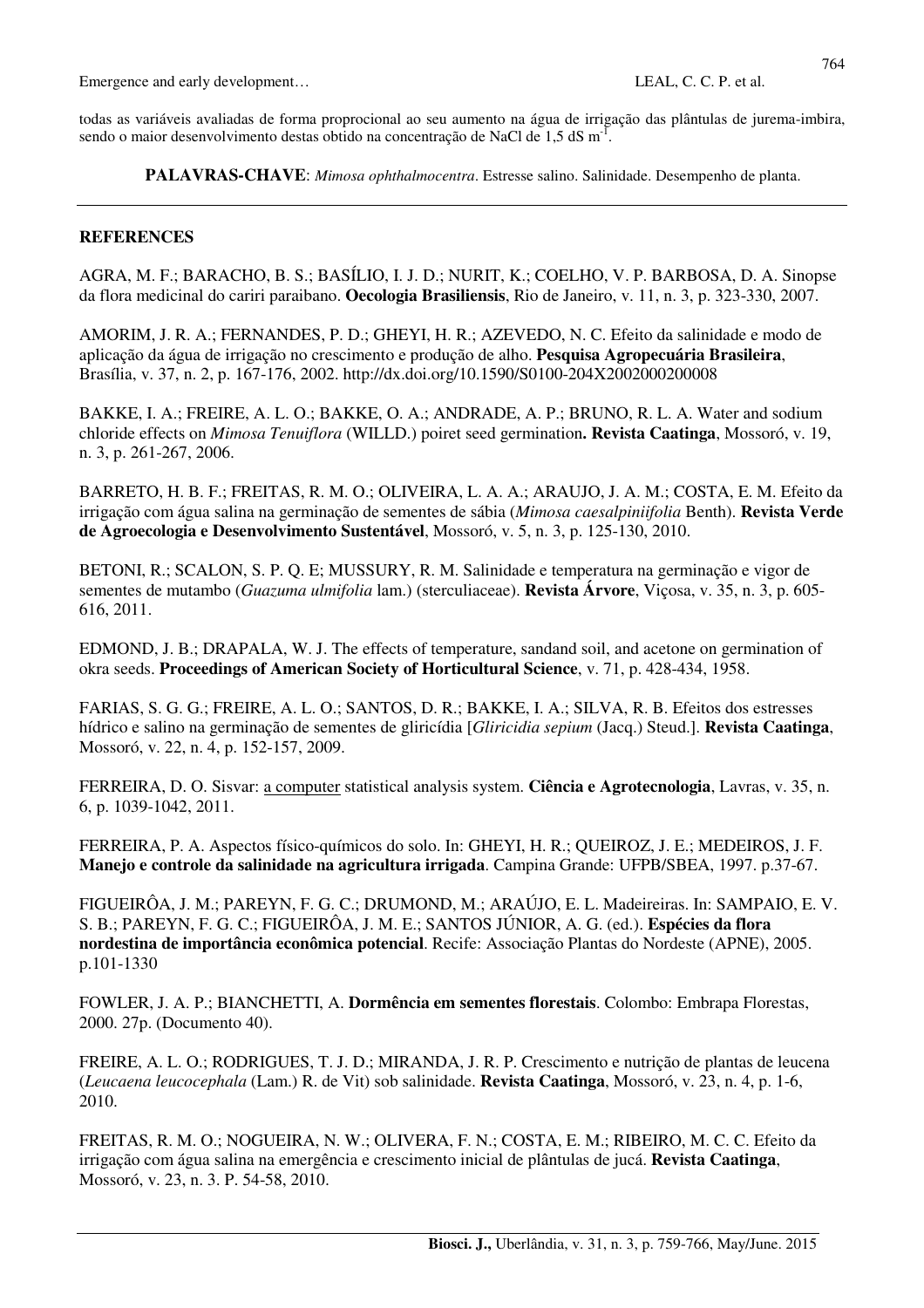Emergence and early development…  $LEAL$ , C. C. P. et al.

GUEDES, R S.; ALVES, E. U.; GALINDO, E. A.; BARROZO, L. M. Estresse salino e temperaturas na germinação e vigor de sementes de *Chorisia glaziovi* O. Kuntze. **Revista Brasileira de Sementes**, Londrina, v. 33, n. 2, p. 279- 288, 2011.

KASHEM, M. A.; SULTANA, N.; IKEDA, T.; HORI, H.; LOBODA, T.; MITSUI, T. Alteration of starchsucrose transition in germinating wheat seed under sodium chloride salinity. **Journal of Plant Biology**, Springer, v. 43, n. 3, p. 121-127, 2000. http://dx.doi.org/10.1007/BF03030488

LIMA, B. G.; TORRES, S. B. Estresses hídrico e salino na germinação de sementes de *Zizyphus joazeiro* Mart. (Rhamnaceae). **Revista Caatinga**, Mossoró, v. 22, n. 4, p. 93-99, 2009.

LIMA, M. F. P.; PORTO, M. A. F.; TORRES, S. B.; FREITAS, R. M. O.; NOGUEIRA, N. W.; CARVALHO, D. R. Emergência e crescimento inicial de plântulas de albízia submetidas à irrigação com água salina. **Revista Brasileira de Engenharia Agrícola e Ambiental**, v.19, n.1, p.3–8, 2015.

MAYER, A. C.; POLJAKOFF-MAYBER, A. **The germination of seeds***.* London: Pergamon Press, 1989. 270p.

MIRANDA, J. R. P.; CARVALHO, J. G.; FERNANDES, A. R.; PAIVA, H. N. Produção de massa seca e acúmulo de nutrientes por plantas de moringa (*Moringa oleifera* Lam.) cultivadas em solução nutritiva com diferentes níveis de NaCl. **Revista de Ciências Agrárias**, Belém, v. 47, p. 187-198, 2007.

MUNNS, R. Comparative physiology of salt and water stress. **Plant, Cell and Environment**, Oxford, v. 25, p. 239-250, 2002. http://dx.doi.org/10.1046/j.0016-8025.2001.00808.x

NOGUEIRA, N. W.; LIMA, J. S. S.; FREITAS, R. M. O.; RIBEIRO, M. C. C.; LEAL, C. C. P.; PINTO, J. R. S. Efeito da salinidade na emergência e crescimento inicial de plântulas de flamboyant. **Revista Brasileira de Sementes**, Londrina, v. 34, n. 3, p. 466-472, 2012.

OLIVEIRA, A. M.; LINHARES, P. C. F.; MARACAJÁ, P. B.; RIBEIRO, M. C.; BENEDITO, C. P. Salinidade na germinação e desenvolvimento de plântulas de aroeira (*Myracroduon urundeuva* FR All). **Revista Caatinga**, Mossoró, v. 20, n. 2, p. 39-42, 2007.

OLIVEIRA, F. R. A.; OLIVEIRA, F. A.; GUIMARÃES, I. P.; MEDEIROS, J. F.; OLIVEIRA, M. K. T.; FREITAS, A. V. L.; MEDEIROS, M. A. Emergência de plântulas de moringa irrigada com água de diferentes níveis de salinidade. **Bioscience Journal**, Uberlândia, v. 25, n. 5, p. 66-74, 2009.

OLIVEIRA, I. R. S.; OLIVEIRA, F. N.; MEDEIROS, M. A.; TORRES, S. B.; TEIXEIRA, F. J. V. Crescimento inicial do pinhão-manso (*Jatropha curcas* L.) em função da salinidade da água de irrigação. **Revista Caatinga**, Mossoró, v. 23, n. 4, p. 40-45, 2010.

RIBEIRO, M. C. C.; BARROS, N. M. S.; BARROS JÚNIOR, A. P.; SILVEIRA, L. M. Tolerância do sabiá (*Mimosa caesalpiniaefolia* Benth.) à salinidade durante a germinação e o desenvolvimento de plântulas. **Revista Caatinga**, Mossoró, v. 21, n. 5, p. 123-126, 2008.

SILVA, L. B.; SANTOS, F. A. R.; GASSON, P.; Cutler D. Estudo comparativo da madeira de *Mimosa ophthalmocentra* Mart. ex Benth. e *Mimosa tenuiflora* (Willd.) Poir. (Fabaceae-Mimosoideae) na caatinga nordestina. **Acta Botânica Brasílica**, Feira de Santana, v*.* 25. n. 2, p. 301-314, 2011.

SILVA, M. B. R. BATISTA, R. C.; LIMA, V. L. A.; BARBOSA, E. M.; BARBOSA, M. F. N. Crescimento de plantas jovens da espécie florestal favela (*Cnidosculus phylla*-*canthus* Pax & K. Hoffm) em diferentes níveis de salinidade da água. **Revista de Biologia e Ciências da Terra**, Campina Grande, v. 5, n. 2, p. 1-13, 2005.